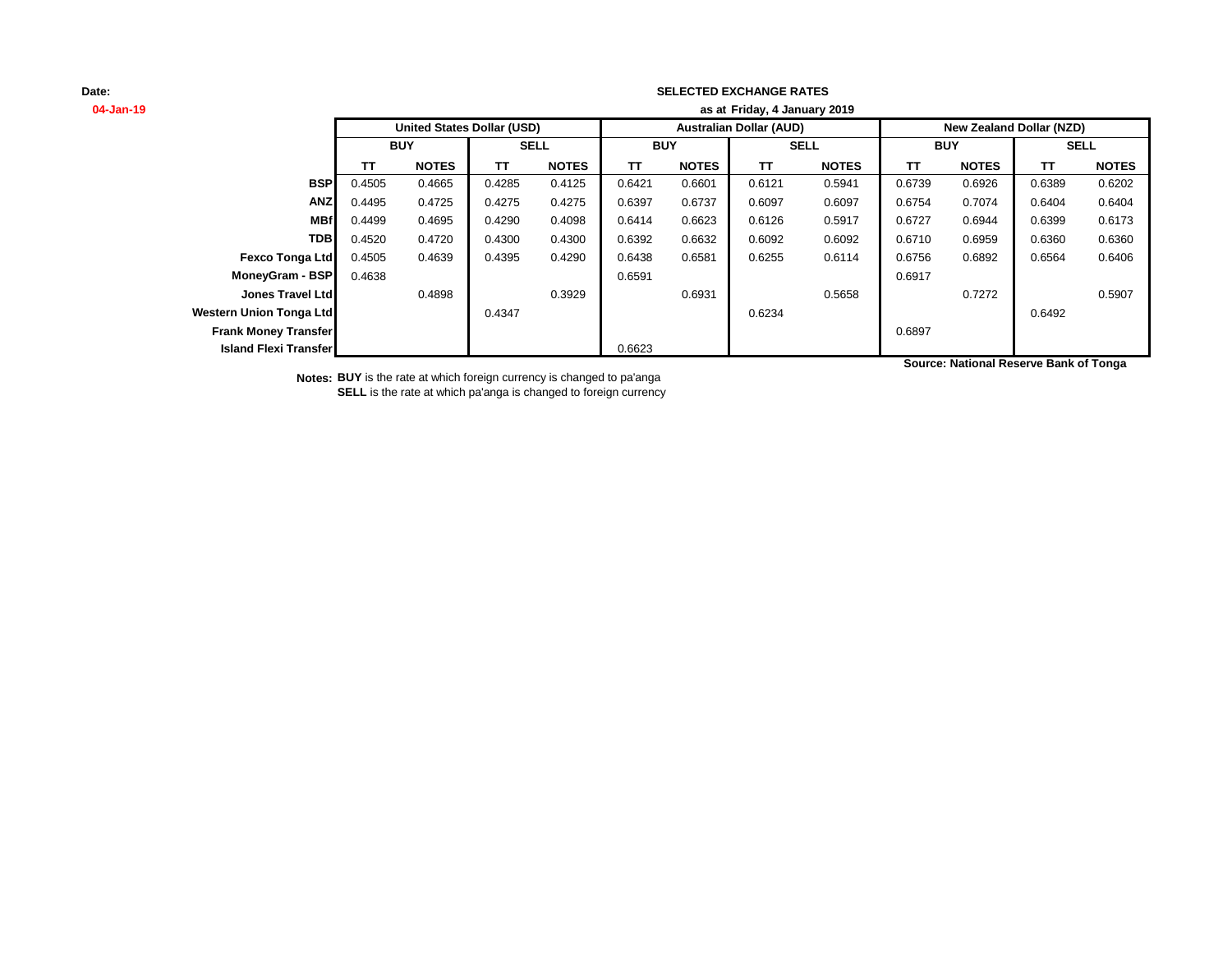#### **SELECTED EXCHANGE RATES**

| 11-Jan-19                                                                                       | as at Friday, 11 January 2019 |                                   |             |              |            |              |                                |              |                          |              |             |              |
|-------------------------------------------------------------------------------------------------|-------------------------------|-----------------------------------|-------------|--------------|------------|--------------|--------------------------------|--------------|--------------------------|--------------|-------------|--------------|
|                                                                                                 |                               | <b>United States Dollar (USD)</b> |             |              |            |              | <b>Australian Dollar (AUD)</b> |              | New Zealand Dollar (NZD) |              |             |              |
|                                                                                                 | <b>BUY</b>                    |                                   | <b>SELL</b> |              | <b>BUY</b> |              | <b>SELL</b>                    |              | <b>BUY</b>               |              | <b>SELL</b> |              |
|                                                                                                 | <b>TT</b>                     | <b>NOTES</b>                      | <b>TT</b>   | <b>NOTES</b> | <b>TT</b>  | <b>NOTES</b> | <b>TT</b>                      | <b>NOTES</b> | <b>TT</b>                | <b>NOTES</b> | <b>TT</b>   | <b>NOTES</b> |
| <b>BSP</b>                                                                                      | 0.4540                        | 0.4700                            | 0.4320      | 0.4160       | 0.6318     | 0.6498       | 0.6018                         | 0.5838       | 0.6705                   | 0.6892       | 0.6355      | 0.6168       |
| <b>ANZ</b>                                                                                      | 0.4530                        | 0.4760                            | 0.4310      | 0.4310       | 0.6289     | 0.6629       | 0.5989                         | 0.5989       | 0.6719                   | 0.7039       | 0.6369      | 0.6369       |
| <b>MBf</b>                                                                                      | 0.4534                        | 0.4717                            | 0.4325      | 0.4132       | 0.6310     | 0.6536       | 0.6024                         | 0.5814       | 0.6693                   | 0.6944       | 0.6365      | 0.6135       |
| <b>TDB</b>                                                                                      | 0.4555                        | 0.4755                            | 0.4335      | 0.4335       | 0.6289     | 0.6529       | 0.5989                         | 0.5989       | 0.6676                   | 0.6925       | 0.6326      | 0.6326       |
| Fexco Tonga Ltd                                                                                 | 0.4540                        | 0.4676                            | 0.4429      | 0.4324       | 0.6325     | 0.6473       | 0.6142                         | 0.6014       | 0.6700                   | 0.6857       | 0.6530      | 0.6373       |
| <b>Rowena Financial Services</b>                                                                | 0.4545                        | 0.4762                            | 0.4367      | 0.4219       | 0.6579     | 0.6623       | 0.6098                         | 0.5952       | 0.6993                   | 0.7042       | 0.6452      | 0.6289       |
| <b>T&amp;T Money Transfer</b>                                                                   |                               | 0.4730                            |             | 0.4350       | 0.6312     | 0.6528       | 0.6040                         | 0.6040       | 0.6756                   | 0.6922       | 0.6380      | 0.6380       |
| MoneyGram - BSP                                                                                 | 0.4677                        |                                   |             |              | 0.6445     |              |                                |              | 0.6826                   |              |             |              |
| <b>Jones Travel Ltd</b>                                                                         |                               | 0.4935                            |             | 0.3962       |            | 0.6823       |                                | 0.5560       |                          | 0.7237       |             | 0.5874       |
| <b>Western Union Tonga Ltd</b>                                                                  |                               |                                   | 0.4383      |              |            |              | 0.6140                         |              |                          |              | 0.6461      |              |
| <b>KlickEx Trading Ltd</b><br>(Transactions <t\$10k)<br><b>KlickEx Trading Ltd</b></t\$10k)<br> |                               |                                   |             |              |            |              | 0.6168                         |              |                          |              | 0.6500      |              |
| (Transactions>T\$10K)                                                                           |                               |                                   |             |              |            |              |                                |              |                          |              | 0.6520      |              |
| Ave Pa'anga Pau - TDB                                                                           |                               |                                   |             |              |            |              |                                |              | 0.6878                   |              | 0.6534      |              |
| <b>Digicel Mobile Money</b>                                                                     |                               |                                   |             |              |            |              |                                |              | 0.6891                   |              |             |              |
| <b>Frank Money Transfer</b>                                                                     |                               |                                   |             |              |            |              |                                |              | 0.6897                   |              |             |              |
| <b>Manatu Ofa Money Transfer</b>                                                                |                               |                                   |             |              |            |              |                                |              | 0.7143                   |              |             |              |
| <b>Island Flexi Transfer</b>                                                                    |                               |                                   |             |              | 0.6494     |              |                                |              |                          |              |             |              |

**Notes: BUY** is the rate at which foreign currency is changed to pa'anga **SELL** is the rate at which pa'anga is changed to foreign currency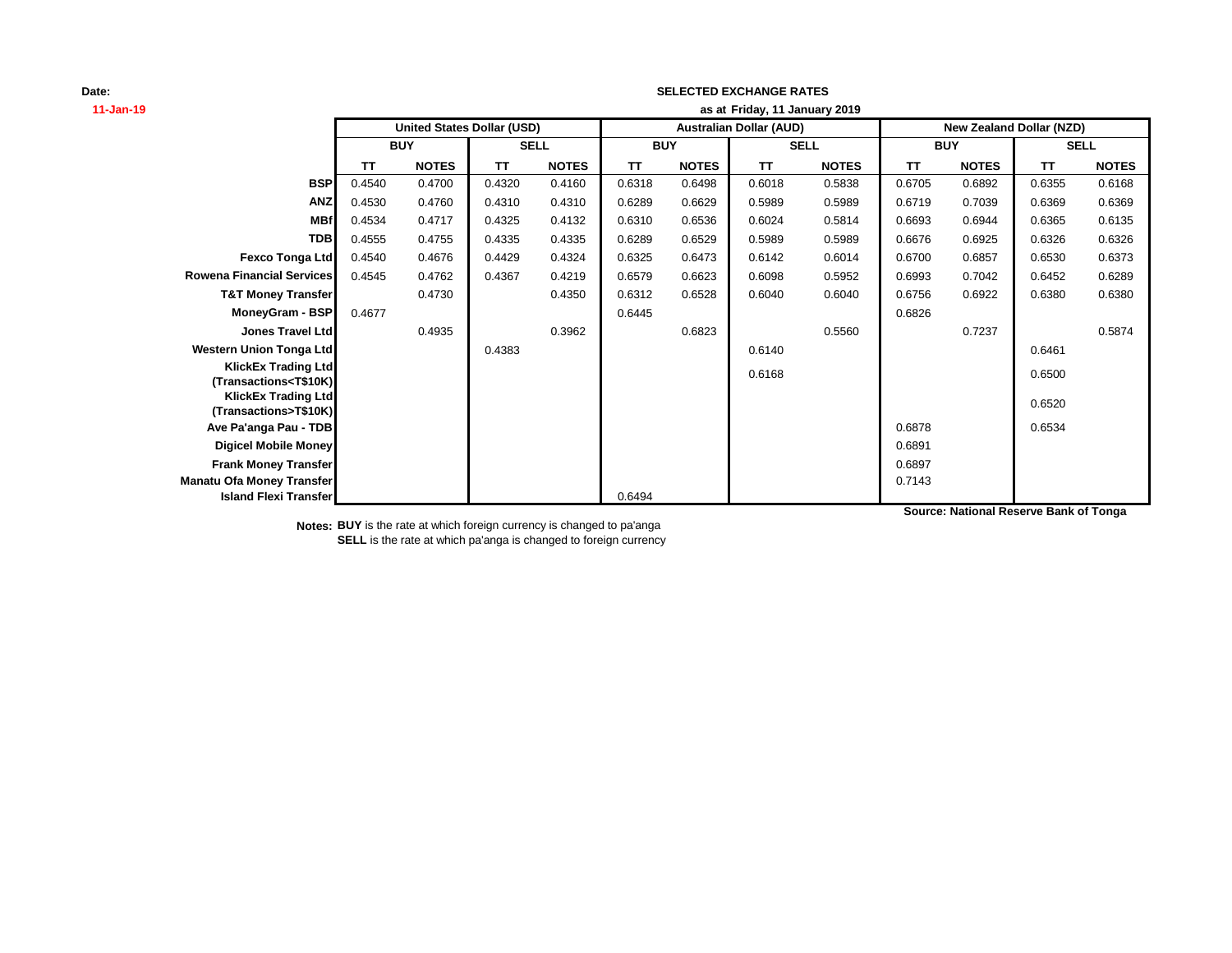### **SELECTED EXCHANGE RATES**

| 18-Jan-19                                                                                                                                                                                       | as at Friday, 18 January 2019 |                                   |             |              |            |              |                                |              |                          |              |             |              |
|-------------------------------------------------------------------------------------------------------------------------------------------------------------------------------------------------|-------------------------------|-----------------------------------|-------------|--------------|------------|--------------|--------------------------------|--------------|--------------------------|--------------|-------------|--------------|
|                                                                                                                                                                                                 |                               | <b>United States Dollar (USD)</b> |             |              |            |              | <b>Australian Dollar (AUD)</b> |              | New Zealand Dollar (NZD) |              |             |              |
|                                                                                                                                                                                                 | <b>BUY</b>                    |                                   | <b>SELL</b> |              | <b>BUY</b> |              | <b>SELL</b>                    |              | <b>BUY</b>               |              | <b>SELL</b> |              |
|                                                                                                                                                                                                 | <b>TT</b>                     | <b>NOTES</b>                      | <b>TT</b>   | <b>NOTES</b> | <b>TT</b>  | <b>NOTES</b> | <b>TT</b>                      | <b>NOTES</b> | <b>TT</b>                | <b>NOTES</b> | <b>TT</b>   | <b>NOTES</b> |
| <b>BSP</b>                                                                                                                                                                                      | 0.4532                        | 0.4692                            | 0.4312      | 0.4152       | 0.6312     | 0.6492       | 0.6012                         | 0.5832       | 0.6728                   | 0.6915       | 0.6378      | 0.6191       |
| <b>ANZ</b>                                                                                                                                                                                      | 0.4522                        | 0.4752                            | 0.4302      | 0.4302       | 0.6257     | 0.6597       | 0.5957                         | 0.5957       | 0.6714                   | 0.7034       | 0.6364      | 0.6364       |
| <b>MBf</b>                                                                                                                                                                                      | 0.4526                        | 0.4717                            | 0.4317      | 0.4132       | 0.6304     | 0.6536       | 0.6018                         | 0.5814       | 0.6716                   | 0.6944       | 0.6388      | 0.6173       |
| <b>TDB</b>                                                                                                                                                                                      | 0.4547                        | 0.4747                            | 0.4327      | 0.4327       | 0.6255     | 0.6495       | 0.5955                         | 0.5955       | 0.6669                   | 0.6918       | 0.6319      | 0.6319       |
| Fexco Tonga Ltd                                                                                                                                                                                 | 0.4532                        | 0.4667                            | 0.4420      | 0.4316       | 0.6320     | 0.6467       | 0.6129                         | 0.6008       | 0.6720                   | 0.6881       | 0.6538      | 0.6396       |
| <b>Rowena Financial Services</b>                                                                                                                                                                | 0.4545                        | 0.4762                            | 0.4348      | 0.4202       | 0.6579     | 0.6623       | 0.6098                         | 0.5952       | 0.6944                   | 0.7042       | 0.6452      | 0.6329       |
| <b>T&amp;T Money Transfer</b>                                                                                                                                                                   |                               | 0.4722                            |             | 0.4340       | 0.6330     | 0.6522       | 0.6040                         | 0.6040       | 0.6750                   | 0.6945       | 0.6400      | 0.6400       |
| MoneyGram - BSP                                                                                                                                                                                 | 0.4677                        |                                   |             |              | 0.6460     |              |                                |              | 0.6874                   |              |             |              |
| <b>Jones Travel Ltd</b>                                                                                                                                                                         |                               | 0.4927                            |             | 0.3954       |            | 0.6817       |                                | 0.5554       |                          | 0.7261       |             | 0.5896       |
| <b>Western Union Tonga Ltd</b>                                                                                                                                                                  |                               |                                   | 0.4383      |              |            |              | 0.6150                         |              |                          |              | 0.6498      |              |
| <b>KlickEx Trading Ltd</b><br>(Transactions <t\$10k)< th=""><th></th><th></th><th></th><th></th><th></th><th></th><th>0.6162</th><th></th><th></th><th></th><th>0.6430</th><th></th></t\$10k)<> |                               |                                   |             |              |            |              | 0.6162                         |              |                          |              | 0.6430      |              |
| <b>KlickEx Trading Ltd</b><br>(Transactions>T\$10K)                                                                                                                                             |                               |                                   |             |              |            |              |                                |              |                          |              | 0.6540      |              |
| Ave Pa'anga Pau - TDB                                                                                                                                                                           |                               |                                   |             |              |            |              |                                |              | 0.6873                   |              | 0.6522      |              |
| <b>Digicel Mobile Money</b>                                                                                                                                                                     |                               |                                   |             |              | 0.6463     |              |                                |              | 0.6818                   |              |             |              |
| <b>Frank Money Transfer</b>                                                                                                                                                                     |                               |                                   |             |              |            |              |                                |              | 0.6897                   |              |             |              |
| <b>Manatu Ofa Money Transfer</b>                                                                                                                                                                |                               |                                   |             |              |            |              |                                |              | 0.7143                   |              |             |              |
| <b>Island Flexi Transfer</b>                                                                                                                                                                    |                               |                                   |             |              | 0.6536     |              |                                |              |                          |              |             |              |

**Notes: BUY** is the rate at which foreign currency is changed to pa'anga **SELL** is the rate at which pa'anga is changed to foreign currency